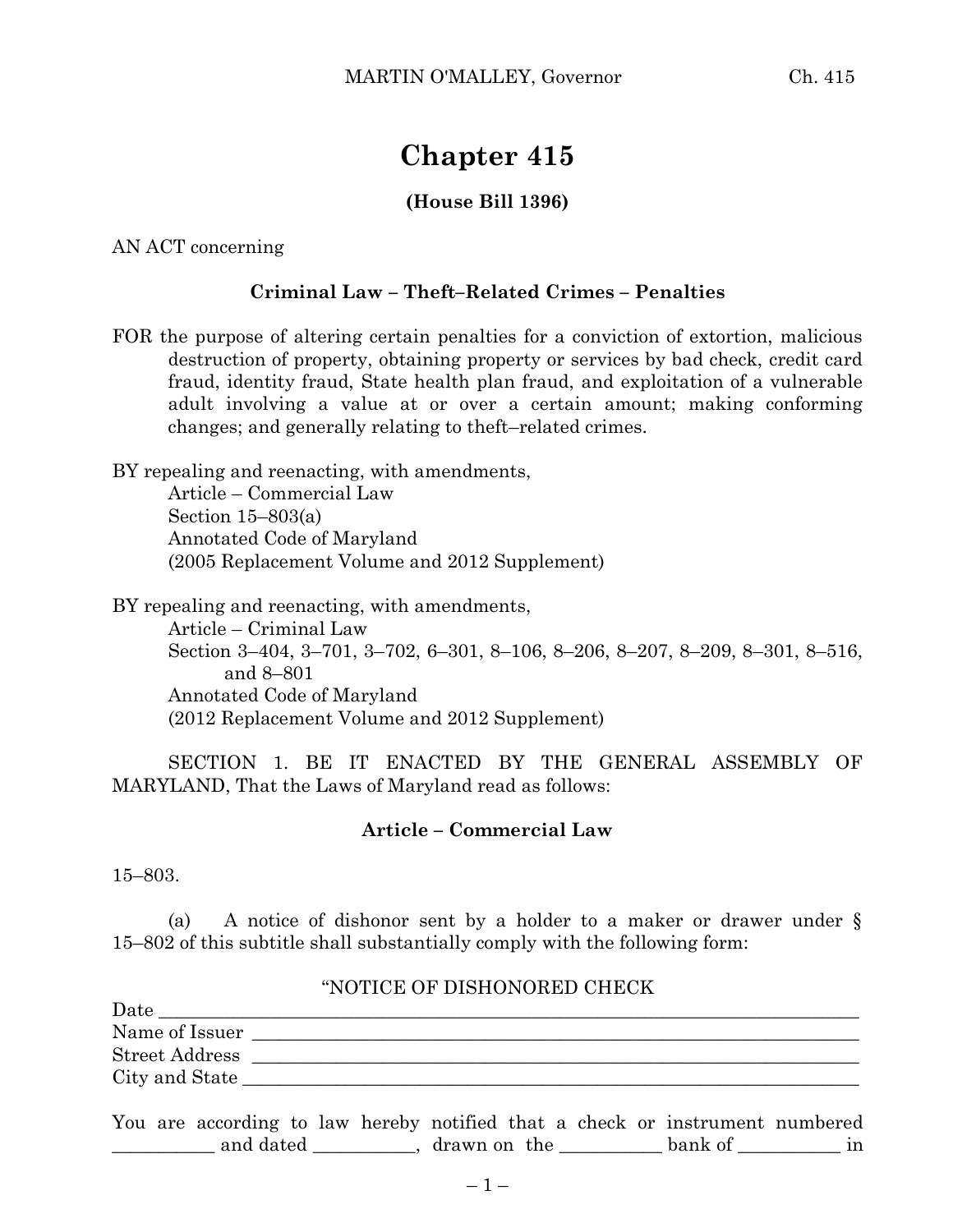the amount of \_\_\_\_\_\_\_\_\_\_\_ has been returned unpaid with the notation the payment has been refused because of

Within 30 days from the mailing of this notice, you must pay or tender to

#### $\_$  , and the set of the set of the set of the set of the set of the set of the set of the set of the set of the set of the set of the set of the set of the set of the set of the set of the set of the set of the set of th (Holder)

sufficient money to pay such check or instrument in full and a collection fee of \$\_\_\_\_\_\_\_\_ (not more than \$35). If payment of the above amounts is not made within 30 days of the mailing of this notice of dishonor, you shall be liable under § 15–802 of the Commercial Law Article, in addition to the amount of the check or instrument and a collection fee of up to \$35, for an amount up to 2 times the amount of the check or instrument, but not more than \$1,000. In addition, you may be prosecuted under Title 8, Subtitle 1 of the Criminal Law Article of Maryland and subject to the following penalties:

(1) If the property or services has a value of **[**\$500 or more**] AT LEAST \$1,000 BUT LESS THAN \$10,000**, a fine not exceeding **[**\$1,000**] \$10,000** or imprisonment not exceeding **[**15**] 10** years, or both;

**(2) IF THE PROPERTY OR SERVICES HAS A VALUE OF AT LEAST \$10,000 BUT LESS THAN \$100,000, A FINE NOT EXCEEDING \$15,000 OR IMPRISONMENT NOT EXCEEDING 15 YEARS, OR BOTH;**

**(3) IF THE PROPERTY OR SERVICES HAS A VALUE OF \$100,000 OR MORE, A FINE NOT EXCEEDING \$25,000 OR IMPRISONMENT NOT EXCEEDING 25 YEARS, OR BOTH;**

**[**(2)**](4)** If the property or services has a value of less than **[**\$500**] \$1,000**, a fine not exceeding **[**\$100**] \$500** or imprisonment not exceeding 18 months, or both.

It shall be a complete defense to any action brought by any holder under § 15–802 of the Commercial Law Article that, within 30 days from the mailing of the "Notice of Dishonored Check", the maker or drawer has paid the holder the full amount of the check or instrument and collection costs of not more than \$35. A holder may not recover any damages if the holder has demanded of, and received from, the maker or drawer collection costs exceeding \$35.

It shall be a complete defense to any action brought under § 15–802 of the Commercial Law Article by a holder to whom a dishonored check or other instrument was issued that the dishonor of the check or other instrument was due to a justifiable stop payment order or to the attachment of the account.

In any action brought under § 15–802 of the Commercial Law Article by a holder or holder in due course to whom a dishonored check or other instrument was negotiated, the action is subject to all valid defenses that may be raised by the maker or drawer against the holder or holder in due course under Title 3 of the Commercial Law Article."

### **Article – Criminal Law**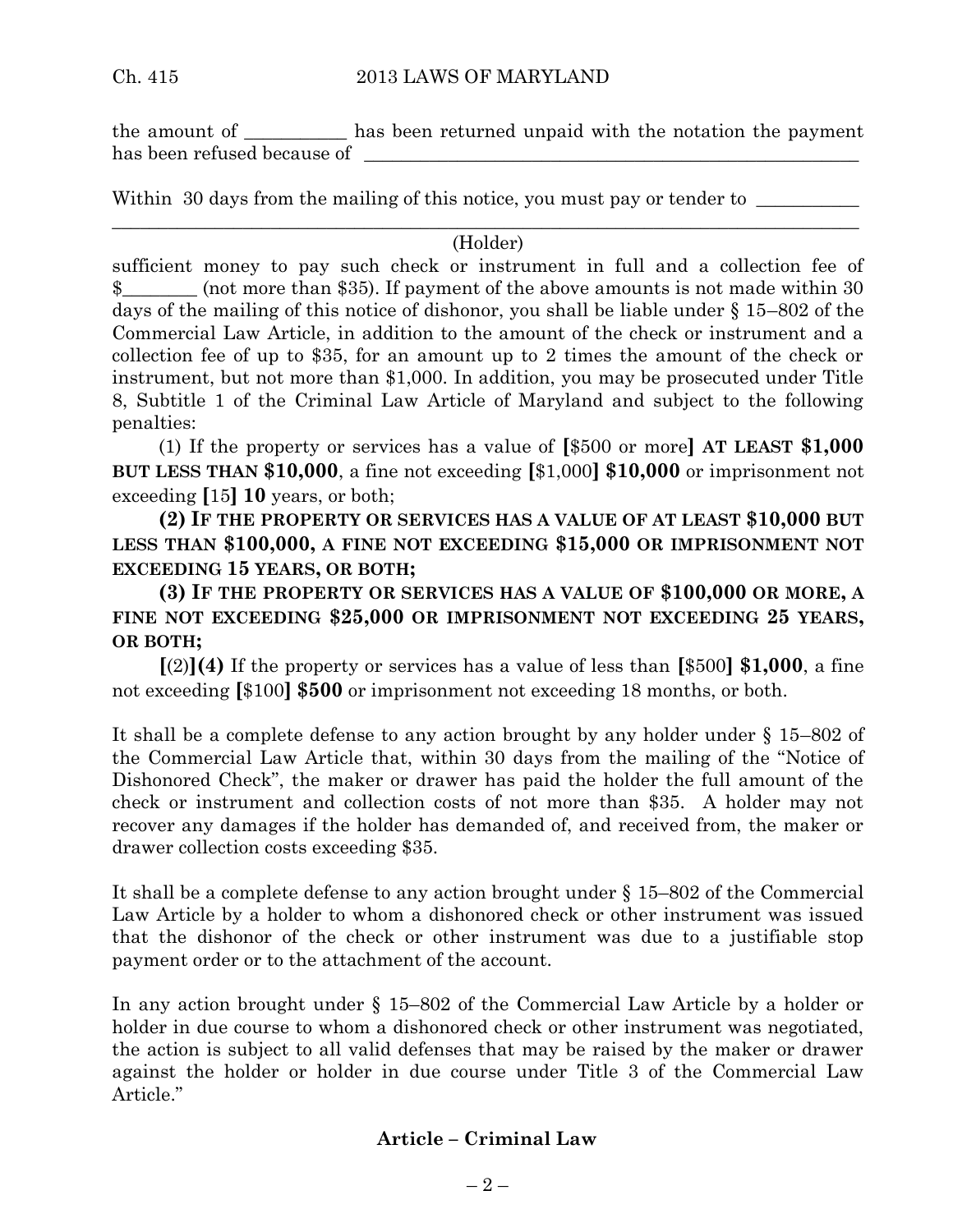3–404.

(a) An indictment, information, warrant, or other charging document for robbery is sufficient if it substantially states:

"(name of defendant) on (date) in (county) did feloniously rob (name of victim) of (property/service) (having a value of **[**\$500**] \$1,000** or more) (with a dangerous weapon) in violation of (section violated) against the peace, government, and dignity of the State.".

(b) If a charging document alleges that the value of the property or service subject to this subtitle is **[**\$500**] \$1,000** or more, the court shall instruct the jury to determine whether the value of the property or service is less than **[**\$500**] \$1,000**, or **[**\$500**] \$1,000** or more.

(c) Unless a charging document alleges that the value of the property or service subject to this subtitle is **[**\$500**] \$1,000** or more, a felony violation of § 7–104 of this article is not a lesser included crime of robbery.

3–701.

(a) This section does not apply to legitimate efforts by employees or their representatives to obtain certain wages, hours, or working conditions.

(b) A person may not obtain, attempt to obtain, or conspire to obtain money, property, labor, services, or anything of value from another person with the person's consent, if the consent is induced by wrongful use of actual or threatened:

(1) force or violence;

(2) economic injury; or

(3) destruction, concealment, removal, confiscation, or possession of any immigration or government identification document with intent to harm the immigration status of another person.

(c) **(1)** If the value of the property, labor, or services is **[**\$500 or more**] AT LEAST \$1,000 BUT LESS THAN \$10,000**, a person who violates this section is guilty of the felony of extortion and on conviction is subject to imprisonment not exceeding 10 years or a fine not exceeding **[**\$5,000**] \$10,000** or both.

**(2) IF THE VALUE OF THE PROPERTY, LABOR, OR SERVICES IS AT LEAST \$10,000 BUT LESS THAN \$100,000, A PERSON WHO VIOLATES THIS SECTION IS GUILTY OF THE FELONY OF EXTORTION AND ON CONVICTION IS**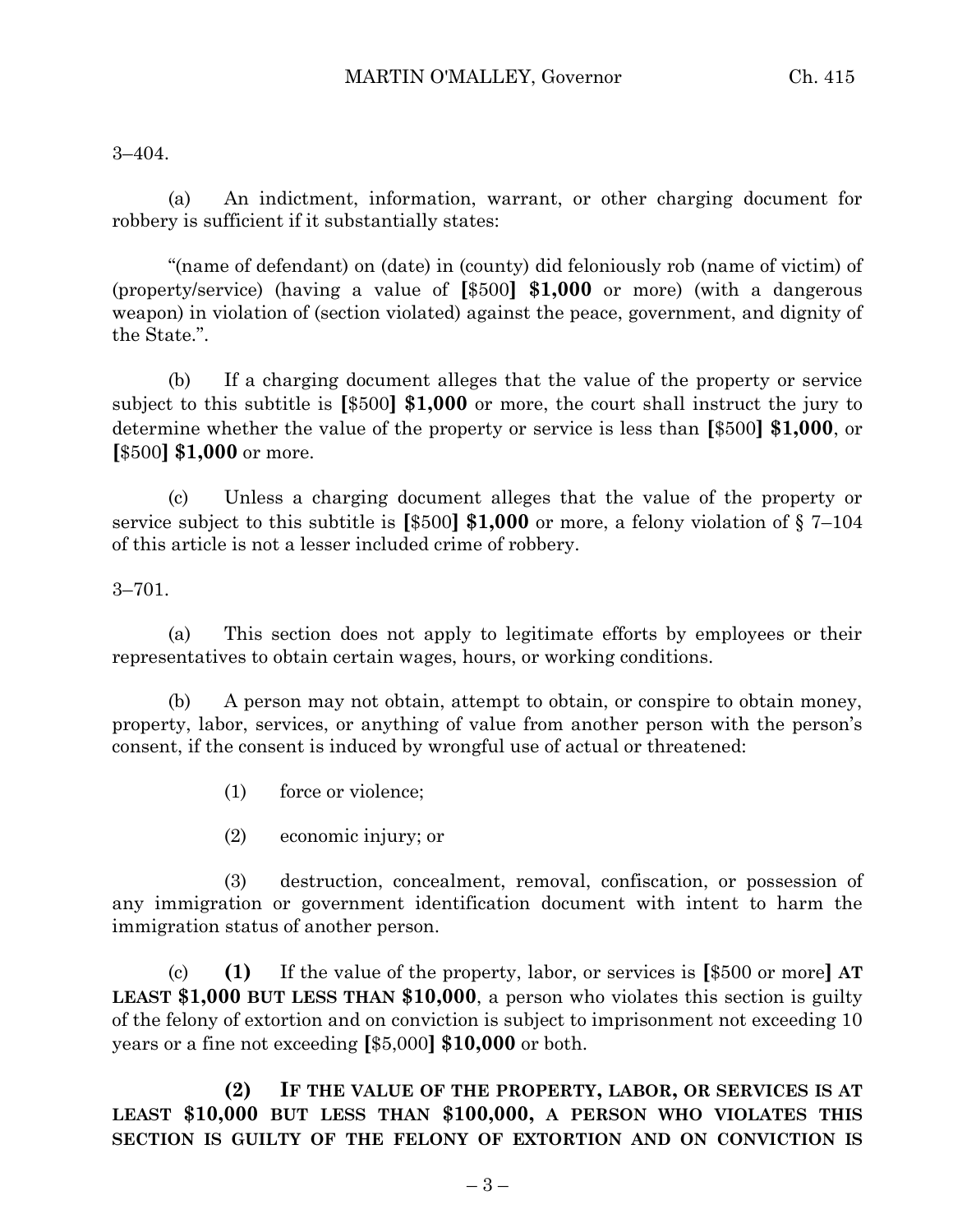**SUBJECT TO IMPRISONMENT NOT EXCEEDING 15 YEARS OR A FINE NOT EXCEEDING \$15,000 OR BOTH.**

**(3) IF THE VALUE OF THE PROPERTY, LABOR, OR SERVICES IS \$100,000 OR MORE, A PERSON WHO VIOLATES THIS SECTION IS GUILTY OF THE FELONY OF EXTORTION AND ON CONVICTION IS SUBJECT TO IMPRISONMENT NOT EXCEEDING 25 YEARS OR A FINE NOT EXCEEDING \$25,000 OR BOTH.**

(d) If the value of the property, labor, or services is less than **[**\$500**] \$1,000**, a person who violates this section is guilty of the misdemeanor of extortion and on conviction is subject to imprisonment not exceeding 18 months or a fine not exceeding **[**\$500**] \$1,000** or both.

(e) A prosecution for a felony under this section shall be instituted within 5 years after the crime was committed.

3–702.

- (a) In this section, "political subdivision" includes a:
	- (1) county;
	- (2) municipal corporation;
	- (3) bicounty or multicounty agency;
	- (4) county board of education;
	- (5) public authority; or
	- (6) special taxing district.

(b) An officer or employee of the State or of a political subdivision may not wrongfully obtain or attempt to obtain money, property, or anything of value from a person with the person's consent, if the consent is obtained under color or pretense of office, under color of official right, or by wrongful use of actual or threatened force or violence.

(c) If the value of the property is **[**\$500 or more**] AT LEAST \$1,000 BUT LESS THAN \$10,000**, a person who violates this section:

(1) is guilty of the felony of extortion and on conviction is subject to imprisonment not exceeding 10 years or a fine not exceeding **[**\$5,000**] \$10,000** or both; and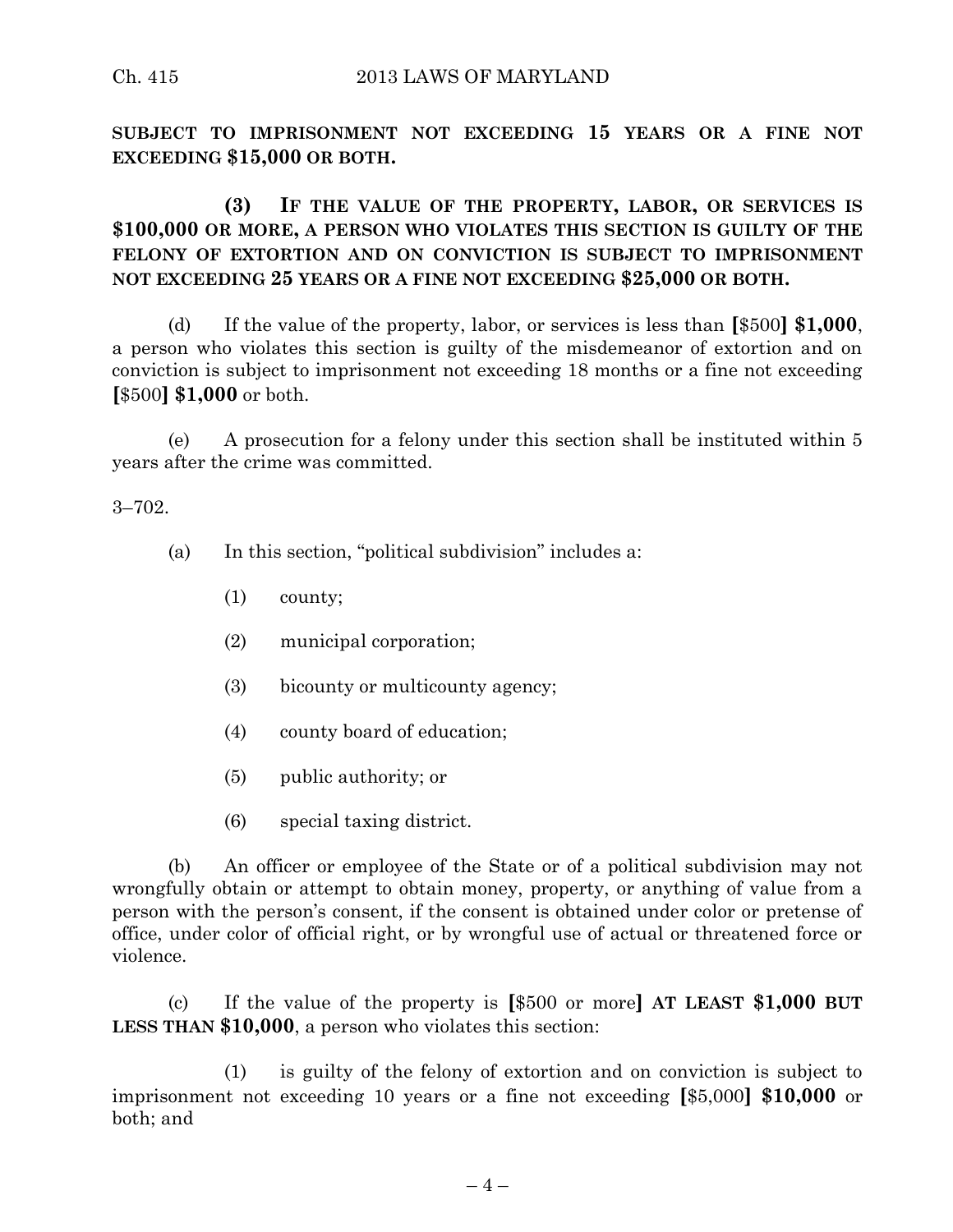(2) notwithstanding any pardon, shall be barred permanently from employment by the State or by a political subdivision.

**(D) IF THE VALUE OF THE PROPERTY IS AT LEAST \$10,000 BUT LESS THAN \$100,000, A PERSON WHO VIOLATES THIS SECTION:**

**(1) IS GUILTY OF THE FELONY OF EXTORTION AND ON CONVICTION IS SUBJECT TO IMPRISONMENT NOT EXCEEDING 15 YEARS OR A FINE NOT EXCEEDING \$15,000 OR BOTH; AND**

**(2) NOTWITHSTANDING ANY PARDON, SHALL BE BARRED PERMANENTLY FROM EMPLOYMENT BY THE STATE OR BY A POLITICAL SUBDIVISION.**

**(E) IF THE VALUE OF THE PROPERTY IS \$100,000 OR MORE, A PERSON WHO VIOLATES THIS SECTION:**

**(1) IS GUILTY OF THE FELONY OF EXTORTION AND ON CONVICTION IS SUBJECT TO IMPRISONMENT NOT EXCEEDING 25 YEARS OR A FINE NOT EXCEEDING \$25,000 OR BOTH; AND**

**(2) NOTWITHSTANDING ANY PARDON, SHALL BE BARRED PERMANENTLY FROM EMPLOYMENT BY THE STATE OR BY A POLITICAL SUBDIVISION.**

**[**(d)**](F)** If the value of the property is less than **[**\$500**] \$1,000**, a person who violates this section is guilty of the misdemeanor of extortion and on conviction is subject to imprisonment not exceeding **[**6**] 18** months or a fine not exceeding \$500 or both.

**[**(e)**](G)** A prosecution for a felony under this section shall be instituted within 5 years after the crime was committed.

6–301.

(a) A person may not willfully and maliciously destroy, injure, or deface the real or personal property of another.

(b) A person who, in violation of this section, causes damage of at least **[**\$500**] \$1,000** to the property is guilty of a misdemeanor and on conviction is subject to imprisonment not exceeding 3 years or a fine not exceeding \$2,500 or both.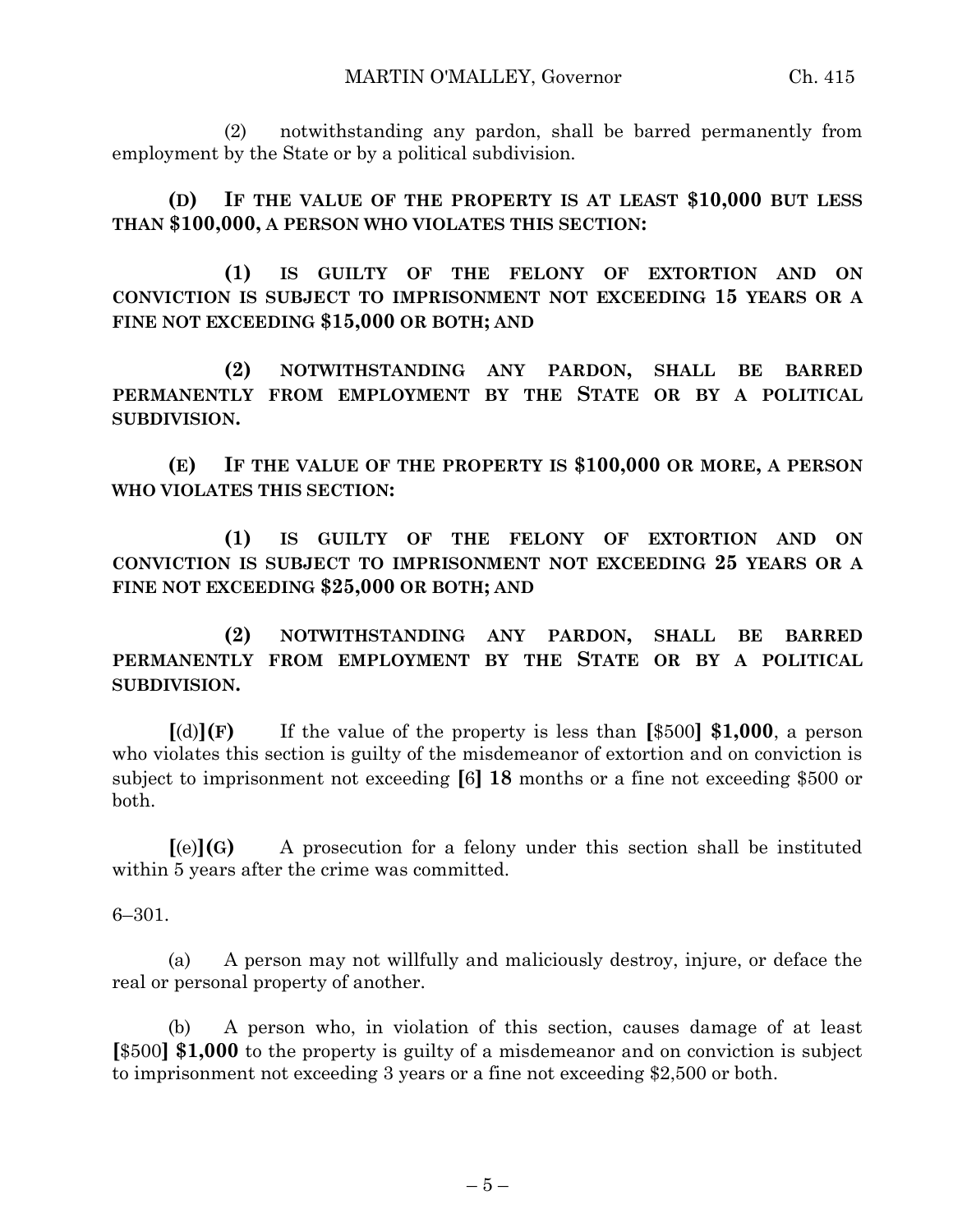(c) A person who, in violation of this section, causes damage of less than **[**\$500**] \$1,000** to the property is guilty of a misdemeanor and on conviction is subject to imprisonment not exceeding 60 days or a fine not exceeding \$500 or both.

(d) (1) For purposes of this subsection, an act of "graffiti" means a permanent drawing, permanent painting, or a permanent mark or inscription on the property of another without the permission of the owner of the property.

(2) In addition to the penalties set forth in subsections (b) and (c) of this section, the court shall order a person convicted of causing malicious destruction by an act of graffiti to pay restitution or perform community service or both.

(3) Title 11, Subtitle 6 of the Criminal Procedure Article applies to an order of restitution under this subsection.

(e) (1) Except as provided in paragraph (2) of this subsection, to determine a penalty, the court may consider as one crime the aggregate value of damage to each property resulting from one scheme or continuing course of conduct.

(2) If separate acts resulting in damage to the properties of one or more owners are set forth by separate counts in one or more charging documents, the separate counts may not be merged for sentencing.

(f) (1) The value of damage is not a substantive element of a crime under this section and need not be stated in the charging document.

(2) The value of damage shall be based on the evidence and that value shall be applied for the purpose of imposing the penalties established in this section.

(3) If it cannot be determined from the evidence whether the value of the damage to the property is more or less than **[**\$500**] \$1,000**, the value is deemed to be less than **[**\$500**] \$1,000**.

8–106.

(a) **(1)** A person who obtains property or services with a value of **[**\$500 or more**] AT LEAST \$1,000 BUT LESS THAN \$10,000** by issuing or passing a check in violation of § 8–103 of this subtitle is guilty of a felony and on conviction is subject to imprisonment not exceeding **[**15**] 10** years or a fine not exceeding **[**\$1,000**] \$10,000** or both.

**(2) A PERSON WHO OBTAINS PROPERTY OR SERVICES WITH A VALUE OF AT LEAST \$10,000 BUT LESS THAN \$100,000 BY ISSUING OR PASSING A CHECK IN VIOLATION OF § 8–103 OF THIS SUBTITLE IS GUILTY OF A FELONY**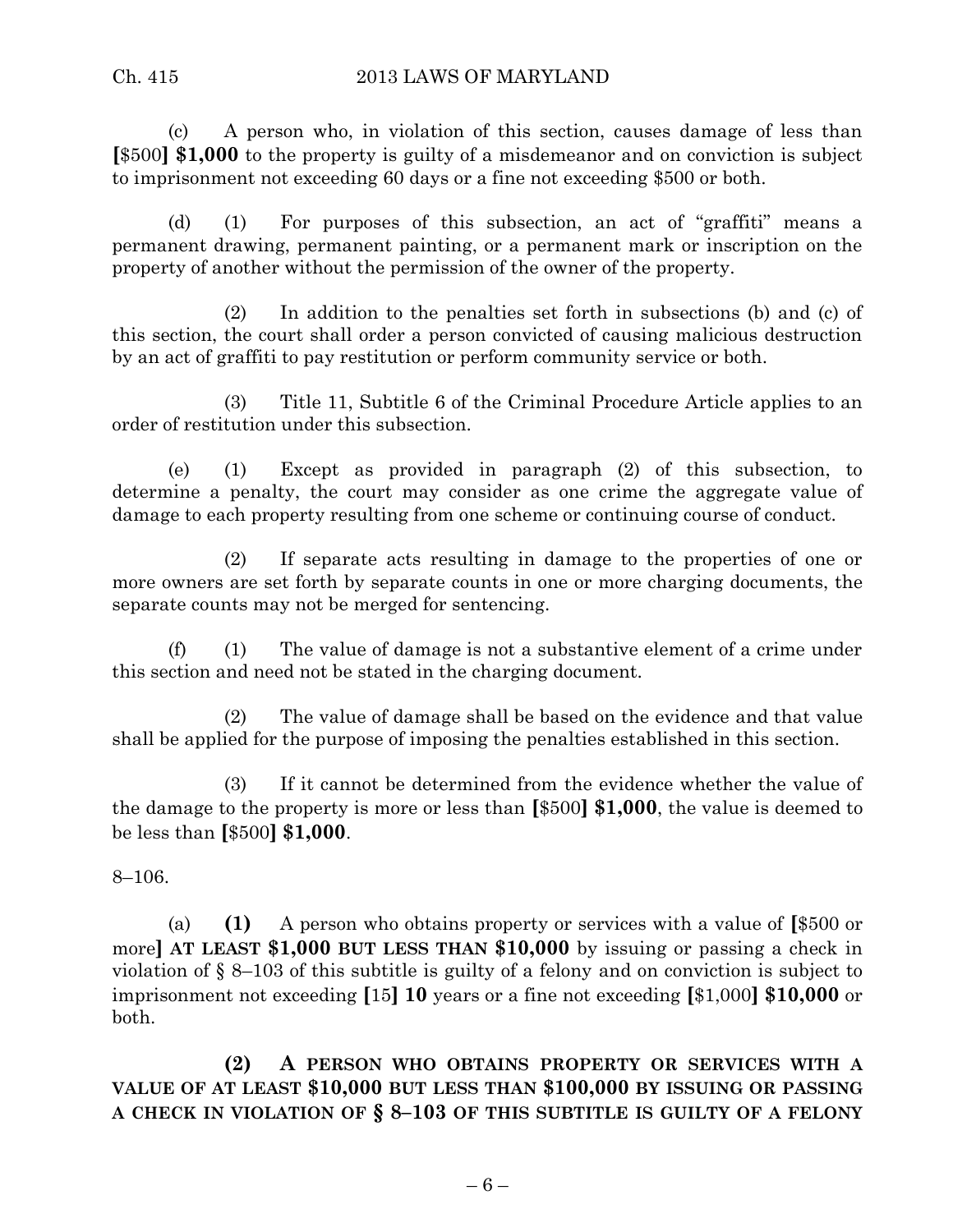**AND ON CONVICTION IS SUBJECT TO IMPRISONMENT NOT EXCEEDING 15 YEARS OR A FINE NOT EXCEEDING \$15,000 OR BOTH.**

**(3) A PERSON WHO OBTAINS PROPERTY OR SERVICES WITH A VALUE OF \$100,000 OR MORE BY ISSUING OR PASSING A CHECK IN VIOLATION OF § 8–103 OF THIS SUBTITLE IS GUILTY OF A FELONY AND ON CONVICTION IS SUBJECT TO IMPRISONMENT NOT EXCEEDING 25 YEARS OR A FINE NOT EXCEEDING \$25,000 OR BOTH.**

(b) A person who obtains property or services by issuing or passing more than one check in violation of  $\S$  8–103 of this subtitle is guilty of a felony and on conviction is subject to imprisonment not exceeding **[**15**] 10** years or a fine not exceeding **[**\$1,000**] \$10,000** or both if:

(1) each check that is issued is for less than **[**\$500**] \$1,000** and is issued to the same person within a 30–day period; and

(2) the cumulative value of the property or services is **[**\$500**] \$1,000** or more.

(c) Except as provided in subsections (b) and (d) of this section, a person who obtains property or services with a value of less than **[**\$500**] \$1,000** by issuing or passing a check in violation of § 8–103 of this subtitle is guilty of a misdemeanor and on conviction is subject to imprisonment not exceeding 18 months or a fine not exceeding **[**\$100**] \$500** or both.

(d) (1) A person who obtains property or services with a value of less than \$100 by issuing or passing a check in violation of § 8–103 of this subtitle is guilty of a misdemeanor and on conviction is subject to imprisonment not exceeding 90 days or a fine not exceeding \$500 or both.

(2) It is not a defense to the crime of obtaining property or services with a value of less than \$100 by issuing or passing a check in violation of  $\S$  8–103 of this subtitle that the value of the property or services at issue is \$100 or more.

8–206.

(a) A person may not for the purpose of obtaining money, goods, services, or anything of value, and with the intent to defraud another, use:

(1) a credit card obtained or retained in violation of  $\S 8-204$  or  $\S 8-205$ of this subtitle; or

(2) a credit card that the person knows is counterfeit.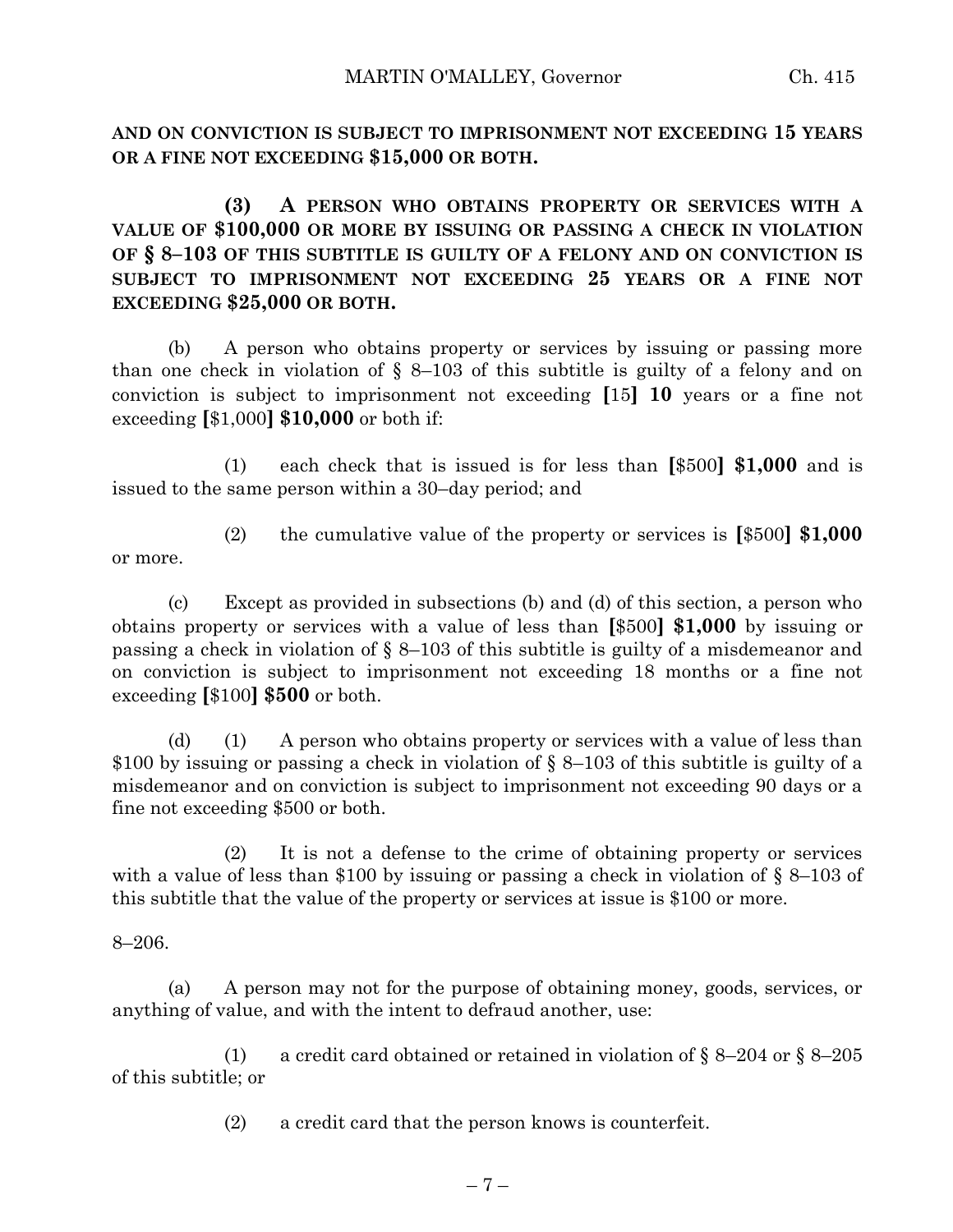(b) A person may not, with the intent to defraud another, obtain money, goods, services, or anything of value by representing:

(1) without the consent of the cardholder, that the person is the holder of a specified credit card; or

(2) that the person is the holder of a credit card when the credit card had not been issued.

(c) (1) **(I)** If the value of all money, goods, services, and other things of value obtained in violation of this section **[**exceeds \$500**] IS AT LEAST \$1,000 BUT LESS THAN \$10,000**, a person who violates this section is guilty of a felony and on conviction is subject to imprisonment not exceeding **[**15**]10** years or a fine not exceeding **[**\$1,000**] \$10,000** or both.

**(II) IF THE VALUE OF ALL MONEY, GOODS, SERVICES, AND OTHER THINGS OF VALUE OBTAINED IN VIOLATION OF THIS SECTION IS AT LEAST \$10,000 BUT LESS THAN \$100,000, A PERSON WHO VIOLATES THIS SECTION IS GUILTY OF A FELONY AND ON CONVICTION IS SUBJECT TO IMPRISONMENT NOT EXCEEDING 15 YEARS OR A FINE NOT EXCEEDING \$15,000 OR BOTH.**

**(III) IF THE VALUE OF ALL MONEY, GOODS, SERVICES, AND OTHER THINGS OF VALUE OBTAINED IN VIOLATION OF THIS SECTION IS \$100,000 OR MORE, A PERSON WHO VIOLATES THIS SECTION IS GUILTY OF A FELONY AND ON CONVICTION IS SUBJECT TO IMPRISONMENT NOT EXCEEDING 25 YEARS OR A FINE NOT EXCEEDING \$25,000 OR BOTH.**

(2) Except as provided in paragraph (3) of this subsection, if the value of all money, goods, services, and other things of value obtained in violation of this section **[**does not exceed \$500**] IS LESS THAN \$1,000**, a person who violates this section is guilty of a misdemeanor and on conviction is subject to imprisonment not exceeding 18 months or a fine not exceeding \$500 or both.

(3) If the value of all money, goods, services, and other things of value obtained in violation of this section does not exceed \$100, a person who violates this section is guilty of a misdemeanor and on conviction is subject to imprisonment not exceeding 90 days or a fine not exceeding \$500 or both.

8–207.

(a) If a person is authorized by an issuer to furnish money, goods, services, or anything of value on presentation of a credit card by the cardholder, the person or an agent or employee of the person may not, with the intent to defraud the issuer or cardholder: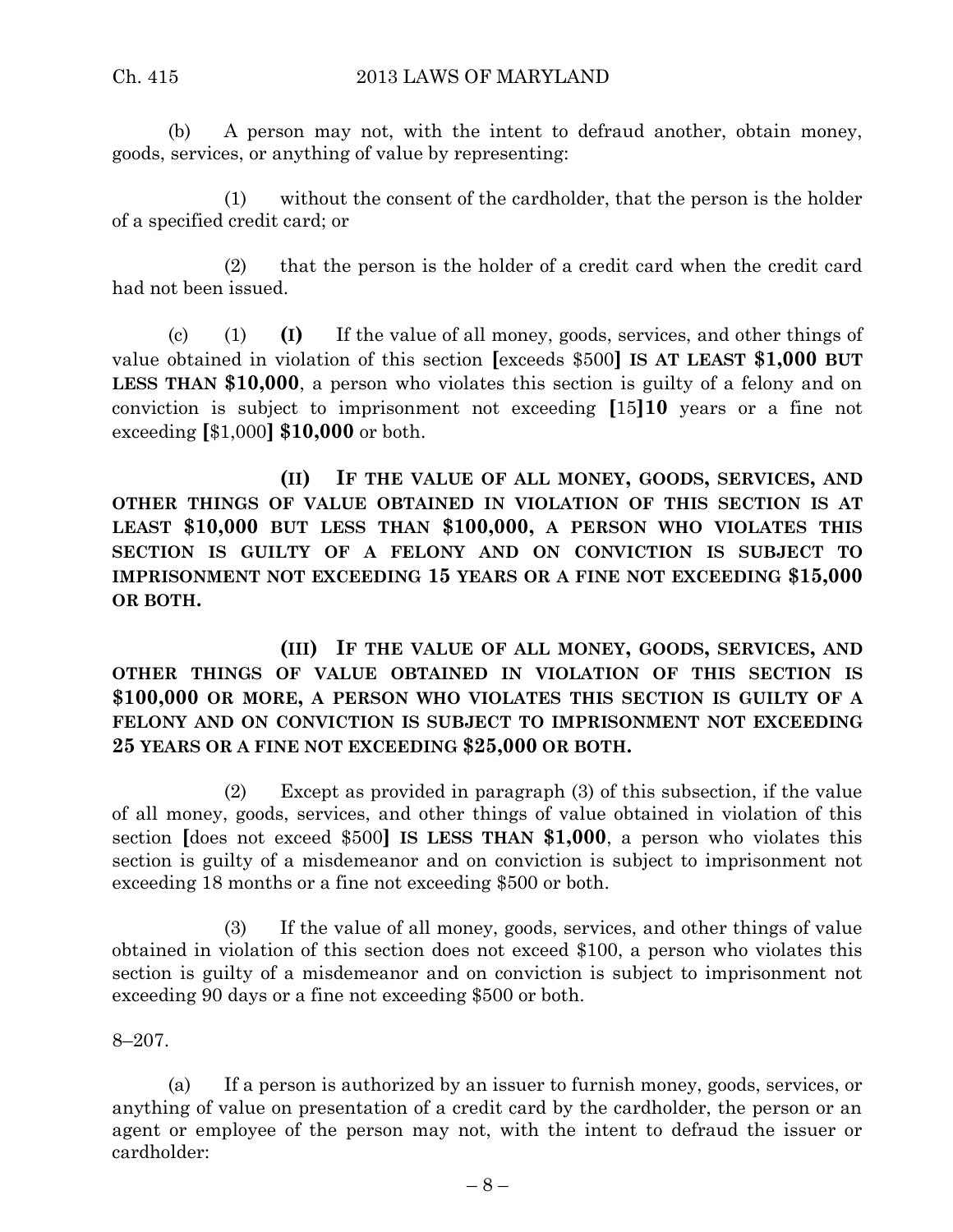(1) furnish money, goods, services, or anything of value on presentation of:

(i) a credit card obtained or retained in violation of  $\S$  8–204 or  $\S$ 8–205 of this subtitle; or

(ii) a credit card that the person knows is counterfeit; or

(2) fail to furnish money, goods, services, or anything of value that the person represents in writing to the issuer that the person has furnished.

(b) (1) **(I)** If the value of all money, goods, services, and other things of value furnished or not furnished in violation of this section **[**exceeds \$500**] IS AT LEAST \$1,000 BUT LESS THAN \$10,000**, a person who violates this section is guilty of a felony and on conviction is subject to imprisonment not exceeding **[**15**]10** years or a fine not exceeding **[**\$1,000**] \$10,000** or both.

**(II) IF THE VALUE OF ALL MONEY, GOODS, SERVICES, AND OTHER THINGS OF VALUE FURNISHED OR NOT FURNISHED IN VIOLATION OF THIS SECTION IS AT LEAST \$10,000 BUT LESS THAN \$100,000, A PERSON WHO VIOLATES THIS SECTION IS GUILTY OF A FELONY AND ON CONVICTION IS SUBJECT TO IMPRISONMENT NOT EXCEEDING 15 YEARS OR A FINE NOT EXCEEDING \$15,000 OR BOTH.**

**(III) IF THE VALUE OF ALL MONEY, GOODS, SERVICES, AND OTHER THINGS OF VALUE FURNISHED OR NOT FURNISHED IN VIOLATION OF THIS SECTION IS \$100,000 OR MORE, A PERSON WHO VIOLATES THIS SECTION IS GUILTY OF A FELONY AND ON CONVICTION IS SUBJECT TO IMPRISONMENT NOT EXCEEDING 25 YEARS OR A FINE NOT EXCEEDING \$25,000 OR BOTH.**

(2) Except as provided in paragraph (3) of this subsection, if the value of all money, goods, services, and other things of value furnished or not furnished in violation of this section **[**does not exceed \$500**] IS LESS THAN \$1,000**, a person who violates this section is guilty of a misdemeanor and on conviction is subject to imprisonment not exceeding 18 months or a fine not exceeding \$500 or both.

(3) If the value of all money, goods, services, and other things of value furnished or not furnished in violation of this section does not exceed \$100, a person who violates this section is guilty of a misdemeanor and on conviction is subject to imprisonment not exceeding 90 days or a fine not exceeding \$500 or both.

8–209.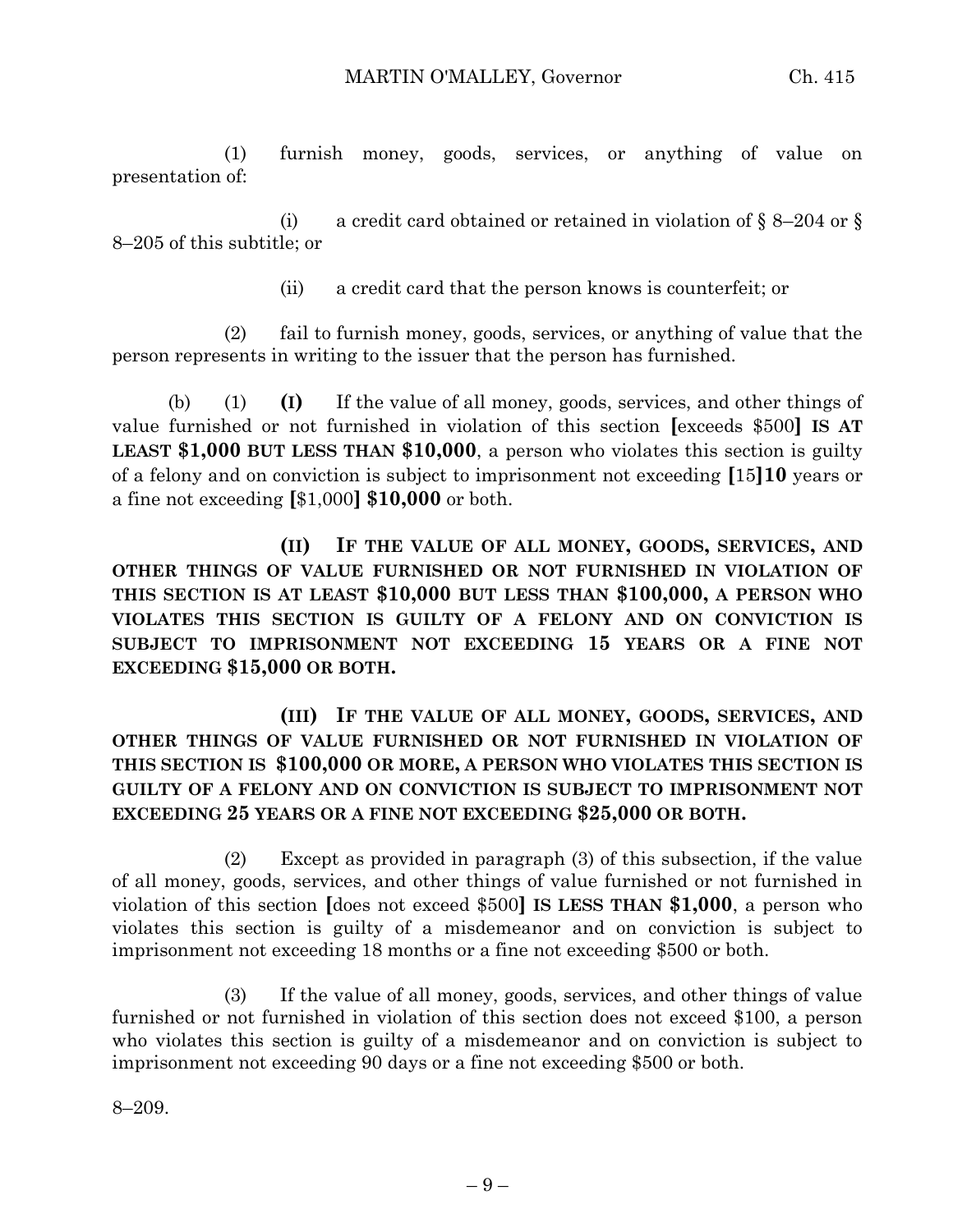#### Ch. 415 2013 LAWS OF MARYLAND

(a) A person may not receive money, goods, services, or anything of value if the person knows or believes that the money, goods, services, or other thing of value was obtained in violation of § 8–206 of this subtitle.

(b) (1) **(I)** If the value of all money, goods, services, and other things of value obtained in violation of this section **[**exceeds \$500**] IS AT LEAST \$1,000 BUT LESS THAN \$10,000**, a person who violates this section is guilty of a felony and on conviction is subject to imprisonment not exceeding **[**15**]10** years or a fine not exceeding **[**\$1,000**] \$10,000** or both.

**(II) IF THE VALUE OF ALL MONEY, GOODS, SERVICES, AND OTHER THINGS OF VALUE OBTAINED IN VIOLATION OF THIS SECTION IS AT LEAST \$10,000 BUT LESS THAN \$100,000, A PERSON WHO VIOLATES THIS SECTION IS GUILTY OF A FELONY AND ON CONVICTION IS SUBJECT TO IMPRISONMENT NOT EXCEEDING 15 YEARS OR A FINE NOT EXCEEDING \$15,000 OR BOTH.**

**(III) IF THE VALUE OF ALL MONEY, GOODS, SERVICES, AND OTHER THINGS OF VALUE OBTAINED IN VIOLATION OF THIS SECTION IS \$100,000 OR MORE, A PERSON WHO VIOLATES THIS SECTION IS GUILTY OF A FELONY AND ON CONVICTION IS SUBJECT TO IMPRISONMENT NOT EXCEEDING 25 YEARS OR A FINE NOT EXCEEDING \$25,000 OR BOTH.**

(2) Except as provided in paragraph (3) of this subsection, if the value of all money, goods, services, and other things of value obtained in violation of this section **[**does not exceed \$500**] IS LESS THAN \$1,000**, a person who violates this section is guilty of a misdemeanor and on conviction is subject to imprisonment not exceeding 18 months or a fine not exceeding \$500 or both.

(3) If the value of all money, goods, services, and other things of value obtained in violation of this section does not exceed \$100, a person who violates this section is guilty of a misdemeanor and on conviction is subject to imprisonment not exceeding 90 days or a fine not exceeding \$500 or both.

8–301.

(a) (1) In this section the following words have the meanings indicated.

(2) "Payment device number" has the meaning stated in § 8–213 of this title.

(3) "Personal identifying information" includes a name, address, telephone number, driver's license number, Social Security number, place of employment, employee identification number, mother's maiden name, bank or other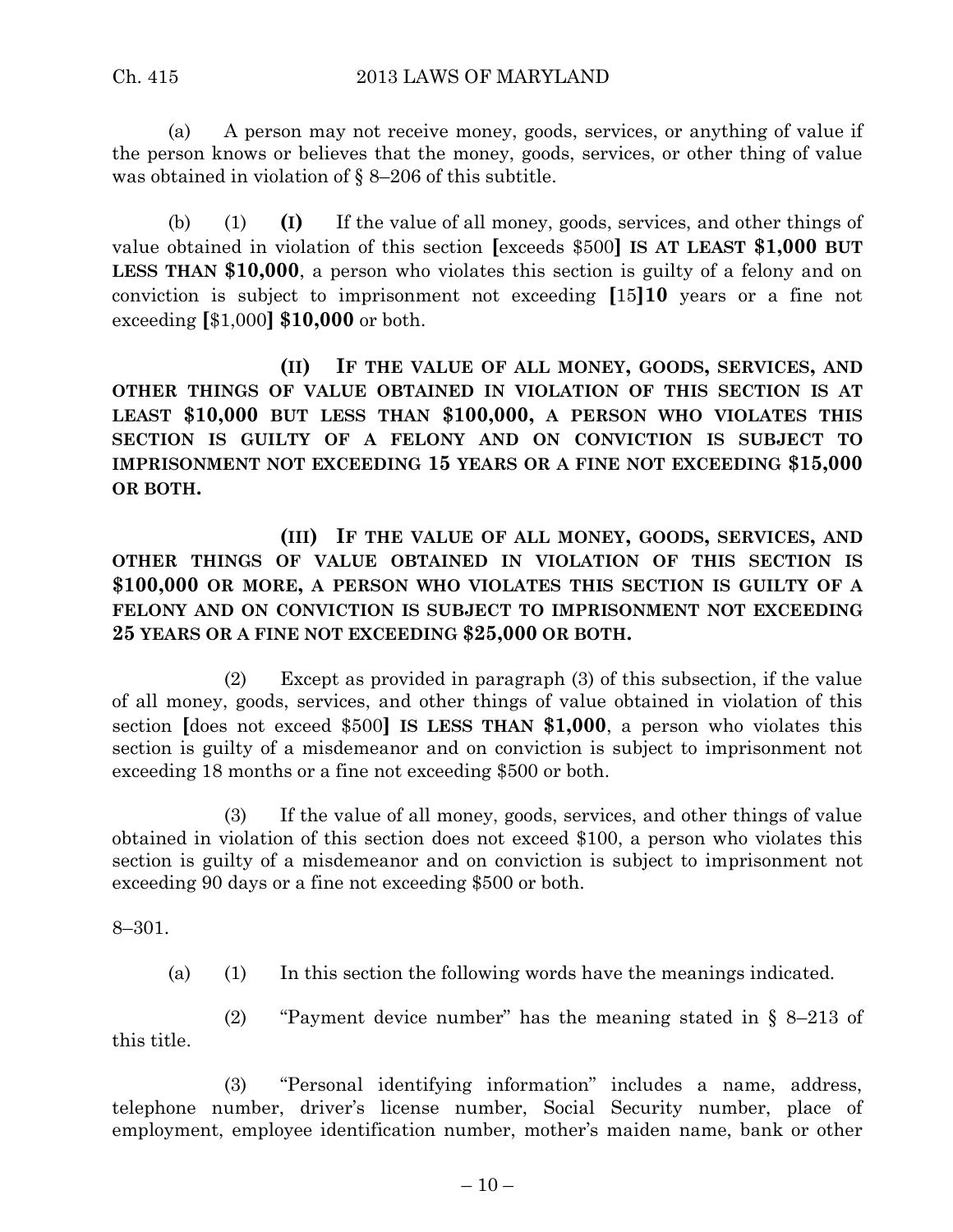financial institution account number, date of birth, personal identification number, credit card number, or other payment device number.

(4) "Re–encoder" means an electronic device that places encoded personal identifying information or a payment device number from the magnetic strip or stripe of a credit card onto the magnetic strip or stripe of a different credit card or any electronic medium that allows such a transaction to occur.

(5) "Skimming device" means a scanner, skimmer, reader, or any other electronic device that is used to access, read, scan, obtain, memorize, or store, temporarily or permanently, personal identifying information or a payment device number encoded on the magnetic strip or stripe of a credit card.

(b) A person may not knowingly, willfully, and with fraudulent intent possess, obtain, or help another to possess or obtain any personal identifying information of an individual, without the consent of the individual, in order to use, sell, or transfer the information to get a benefit, credit, good, service, or other thing of value in the name of the individual.

(c) A person may not knowingly and willfully assume the identity of another, including a fictitious person:

- (1) to avoid identification, apprehension, or prosecution for a crime; or
- (2) with fraudulent intent to:
	- (i) get a benefit, credit, good, service, or other thing of value; or
	- (ii) avoid the payment of debt or other legal obligation.

(d) A person may not knowingly, willfully, and with fraudulent intent to obtain a benefit, credit, good, service, or other thing of value, use:

(1) a re–encoder to place information encoded on the magnetic strip or stripe of a credit card onto the magnetic strip or stripe of a different credit card or use any other electronic medium that allows such a transaction to occur without the consent of the individual authorized to use the credit card from which the personal identifying information or payment device number is being re–encoded; or

(2) a skimming device to access, read, scan, obtain, memorize, or store personal identifying information or a payment device number on the magnetic strip or stripe of a credit card without the consent of the individual authorized to use the credit card.

(e) A person may not knowingly, willfully, and with fraudulent intent possess, obtain, or help another possess or obtain a re–encoder device or a skimming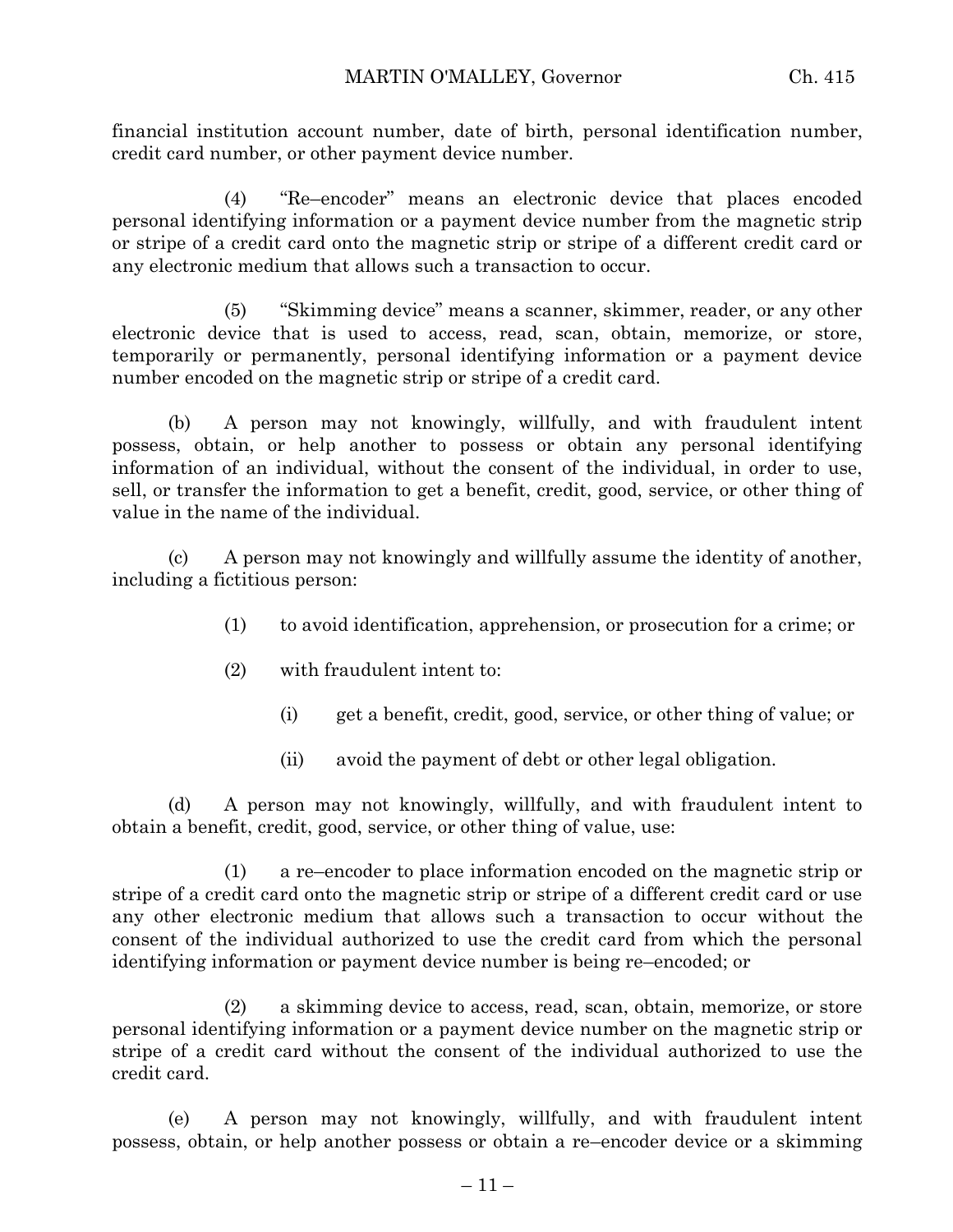device for the unauthorized use, sale, or transfer of personal identifying information or a payment device number.

(f) A person may not knowingly and willfully claim to represent another person without the knowledge and consent of that person, with the intent to solicit, request, or take any other action to otherwise induce another person to provide personal identifying information or a payment device number.

(g) (1) **(I)** A person who violates this section where the benefit, credit, good, service, or other thing of value that is the subject of subsection (b), (c), or (d) of this section has a value of **[**\$500 or greater**] AT LEAST \$1,000 BUT LESS THAN \$10,000** is guilty of a felony and on conviction is subject to imprisonment not exceeding **[**15**] 10** years or a fine not exceeding **[**\$25,000**] \$10,000** or both.

**(II) A PERSON WHO VIOLATES THIS SECTION WHERE THE BENEFIT, CREDIT, GOOD, SERVICE, OR OTHER THING OF VALUE THAT IS THE SUBJECT OF SUBSECTION (B), (C), OR (D) OF THIS SECTION HAS A VALUE OF AT LEAST \$10,000 BUT LESS THAN \$100,000 IS GUILTY OF A FELONY AND ON CONVICTION IS SUBJECT TO IMPRISONMENT NOT EXCEEDING 15 YEARS OR A FINE NOT EXCEEDING \$15,000 OR BOTH.**

**(III) A PERSON WHO VIOLATES THIS SECTION WHERE THE BENEFIT, CREDIT, GOOD, SERVICE, OR OTHER THING OF VALUE THAT IS THE SUBJECT OF SUBSECTION (B), (C), OR (D) OF THIS SECTION HAS A VALUE OF \$100,000 OR MORE IS GUILTY OF A FELONY AND ON CONVICTION IS SUBJECT TO IMPRISONMENT NOT EXCEEDING 25 YEARS OR A FINE NOT EXCEEDING \$25,000 OR BOTH.**

(2) A person who violates this section where the benefit, credit, good, service, or other thing of value that is the subject of subsection (b), (c), or (d) of this section has a value of less than **[**\$500**] \$1,000** is guilty of a misdemeanor and on conviction is subject to imprisonment not exceeding 18 months or a fine not exceeding **[**\$5,000**] \$500** or both.

(3) A person who violates this section under circumstances that reasonably indicate that the person's intent was to manufacture, distribute, or dispense another individual's personal identifying information without that individual's consent is guilty of a felony and on conviction is subject to imprisonment not exceeding 15 years or a fine not exceeding \$25,000 or both.

(4) A person who violates subsection (c)(1), (e), or (f) of this section is guilty of a misdemeanor and on conviction is subject to imprisonment not exceeding 18 months or a fine not exceeding **[**\$5,000**] \$500** or both.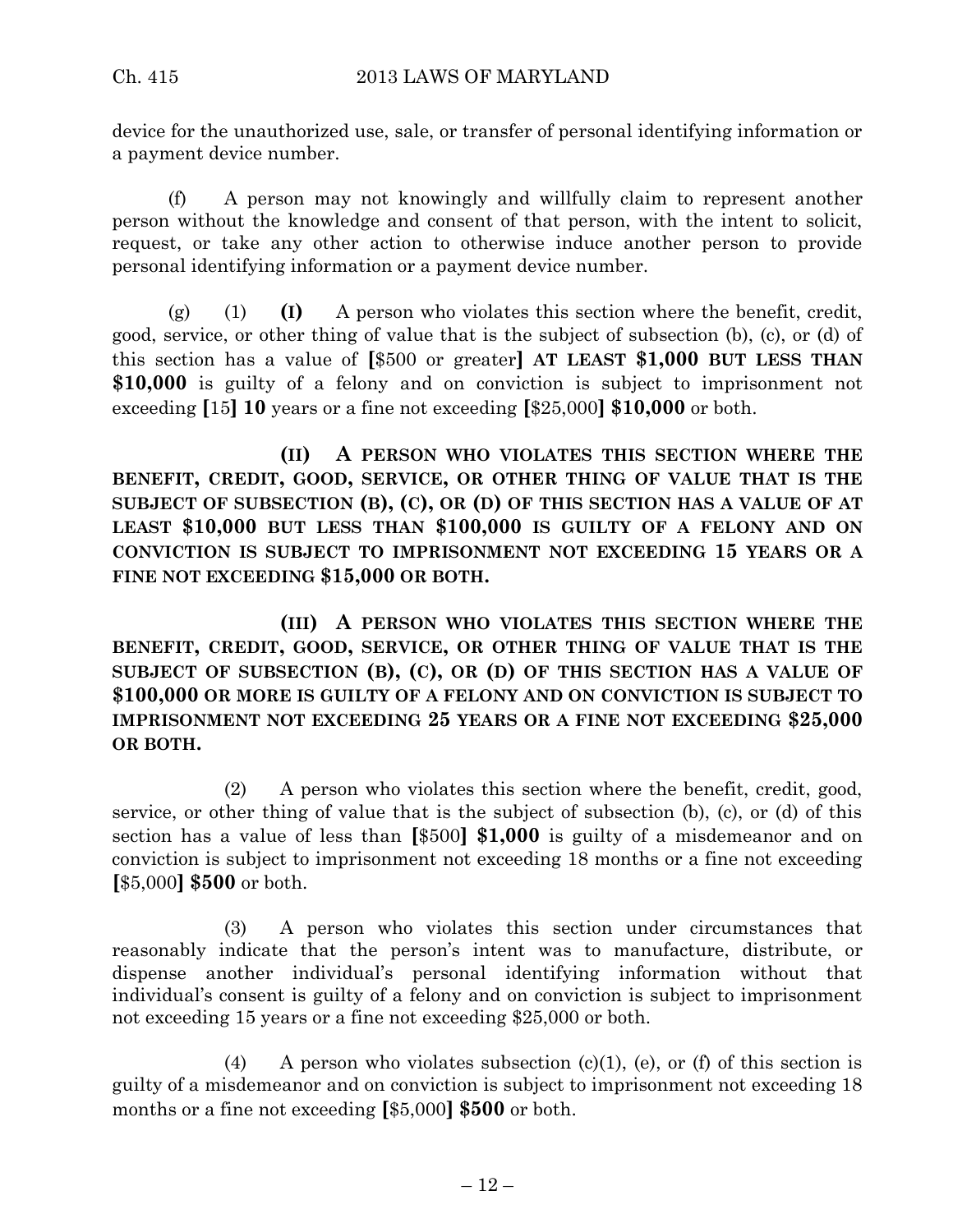(5) When the violation of this section is pursuant to one scheme or continuing course of conduct, whether from the same or several sources, the conduct may be considered as one violation and the value of the benefit, credit, good, service, or other thing of value may be aggregated in determining whether the violation is a felony or misdemeanor.

(h) A person described in subsection (g)(2) or (4) of this section is subject to  $\S$ 5–106(b) of the Courts Article.

(i) In addition to restitution under Title 11, Subtitle 6 of the Criminal Procedure Article, a court may order a person who pleads guilty or nolo contendere or who is found guilty under this section to make restitution to the victim for reasonable costs, including reasonable attorney's fees, incurred:

(1) for clearing the victim's credit history or credit rating; and

(2) in connection with a civil or administrative proceeding to satisfy a debt, lien, judgment, or other obligation of the victim that arose because of the violation.

(j) A sentence under this section may be imposed separate from and consecutive to or concurrent with a sentence for any crime based on the act or acts establishing the violation of this section.

(k) Notwithstanding any other law, the Department of State Police may initiate investigations and enforce this section throughout the State without regard to any limitation otherwise applicable to the Department's activities in a municipal corporation or other political subdivision.

(l) (1) Notwithstanding any other law, a law enforcement officer of the Maryland Transportation Authority Police, the Maryland Port Administration Police, the Park Police of the Maryland–National Capital Park and Planning Commission, or a municipal corporation or county may investigate violations of this section throughout the State without any limitation as to jurisdiction and to the same extent as a law enforcement officer of the Department of State Police.

(2) The authority granted in paragraph (1) of this subsection may be exercised only in accordance with regulations that the Department of State Police adopts.

(3) The regulations are not subject to Title 10, Subtitle 1 of the State Government Article.

(4) The authority granted in paragraph (1) of this subsection may be exercised only if an act related to the crime was committed in the investigating law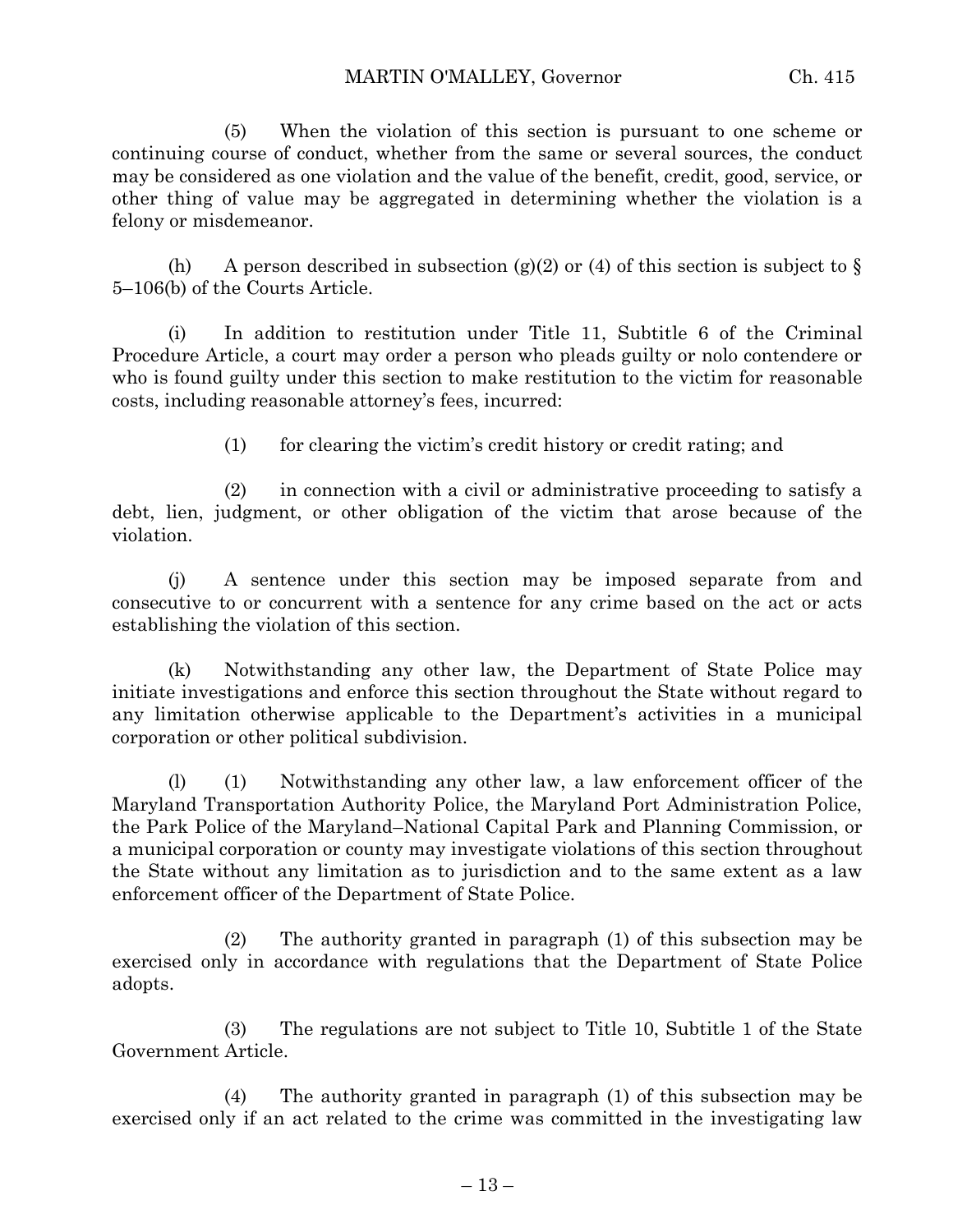enforcement agency's jurisdiction or if the complaining witness resides in the investigating law enforcement agency's jurisdiction.

(m) If action is taken under the authority granted in subsection (l) of this section, notification of an investigation:

(1) in a municipal corporation, shall be made to the chief of police or designee of the chief of police;

(2) in a county that has a county police department, shall be made to the chief of police or designee of the chief of police;

(3) in a county without a police department, shall be made to the sheriff or designee of the sheriff;

(4) in Baltimore City, shall be made to the Police Commissioner or the Police Commissioner's designee;

(5) on property owned, leased, or operated by or under the control of the Maryland Transportation Authority, the Maryland Aviation Administration, or the Maryland Port Administration, shall be made to the respective chief of police or the chief's designee; and

(6) on property owned, leased, or operated by or under the control of the Maryland–National Capital Park and Planning Commission, to the chief of police of the Maryland–National Capital Park and Planning Commission for the county in which the property is located.

(n) When acting under the authority granted in subsection (k) or (l) of this section, a law enforcement officer:

(1) in addition to any other immunities and exemptions to which the officer may be entitled, has the immunities from liability and exemptions accorded to a law enforcement officer of the Department of State Police; but

(2) remains an employee of the officer's employing agency.

(o) (1) A State's Attorney or the Attorney General may investigate and prosecute a violation of this section or a violation of any crime based on the act establishing a violation of this section.

(2) If the Attorney General exercises authority under paragraph (1) of this subsection, the Attorney General has all the powers and duties of a State's Attorney, including the use of a grand jury in any county or Baltimore City, to investigate and prosecute the violation.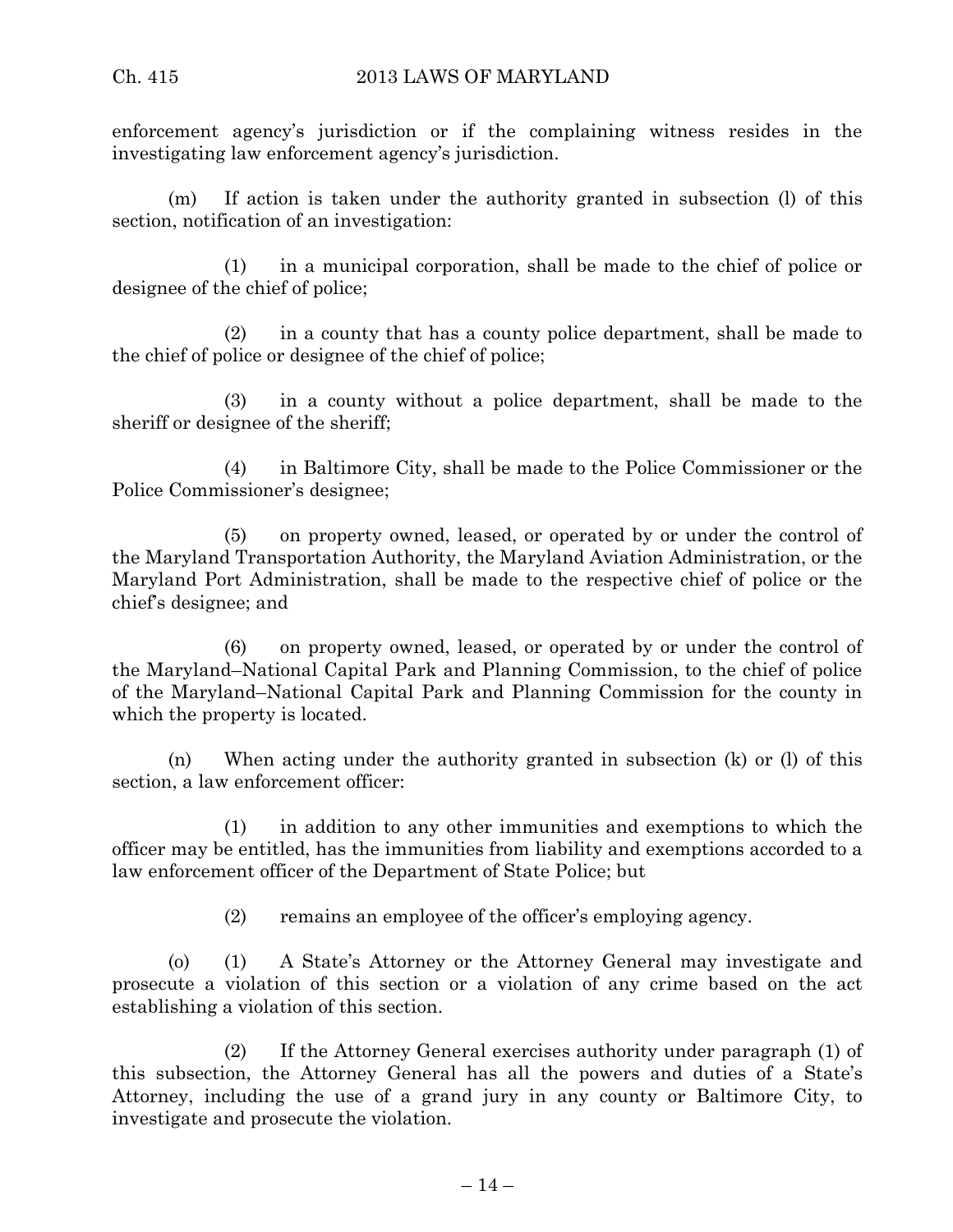(p) Notwithstanding any other provision of law, the prosecution of a violation of this section or for a violation of any crime based on the act establishing a violation of this section may be commenced in any county in which:

- (1) an element of the crime occurred; or
- (2) the victim resides.

8–516.

(a) If a violation of this part results in the death of an individual, a person who violates a provision of this part is guilty of a felony and on conviction is subject to imprisonment not exceeding life or a fine not exceeding \$200,000 or both.

(b) If a violation of this part results in serious injury to an individual, a person who violates a provision of this part is guilty of a felony and on conviction is subject to imprisonment not exceeding 20 years or a fine not exceeding \$100,000 or both.

(c) If the value of the money, health care services, or other goods or services involved is **[**\$500**] \$1,000** or more in the aggregate, a person who violates a provision of this part is guilty of a felony and on conviction is subject to imprisonment not exceeding 5 years or a fine not exceeding \$100,000 or both.

(d) A person who violates any other provision of this part is guilty of a misdemeanor and on conviction is subject to imprisonment not exceeding 3 years or a fine not exceeding \$50,000 or both.

(e) (1) In this subsection, "business entity" includes an association, firm, institution, partnership, and corporation.

(2) A business entity that violates a provision of this part is subject to a fine not exceeding:

- (i) \$250,000 for each felony; and
- (ii) \$100,000 for each misdemeanor.

#### 8–801.

- (a) (1) In this section the following words have the meanings indicated.
	- (2) "Deception" has the meaning stated in § 7–101 of this article.
	- (3) "Deprive" has the meaning stated in  $\S 7-101$  of this article.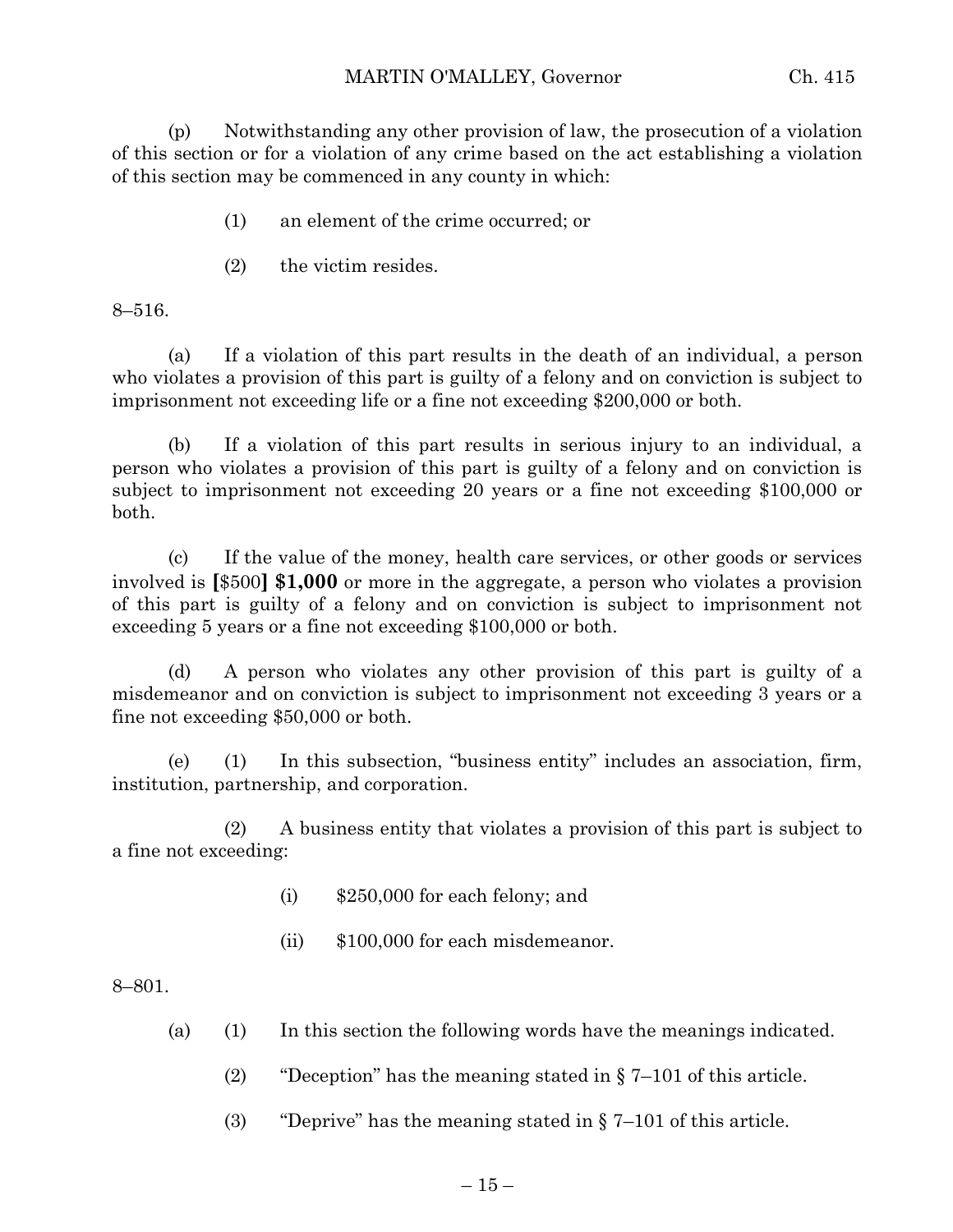- (4) "Obtain" has the meaning stated in § 7–101 of this article.
- (5) "Property" has the meaning stated in  $\S$  7–101 of this article.

(6) (i) "Undue influence" means domination and influence amounting to force and coercion exercised by another person to such an extent that a vulnerable adult or an individual at least 68 years old was prevented from exercising free judgment and choice.

(ii) "Undue influence" does not include the normal influence that one member of a family has over another member of the family.

(7) "Value" has the meaning stated in  $\S$  7–103 of this article.

(8) "Vulnerable adult" has the meaning stated in § 3–604 of this article.

(b) (1) A person may not knowingly and willfully obtain by deception, intimidation, or undue influence the property of an individual that the person knows or reasonably should know is a vulnerable adult with intent to deprive the vulnerable adult of the vulnerable adult's property.

(2) A person may not knowingly and willfully obtain by deception, intimidation, or undue influence the property of an individual that the person knows or reasonably should know is at least 68 years old, with intent to deprive the individual of the individual's property.

(c) (1) **(I)** A person convicted of a violation of this section when the value of the property is **[**\$500 or more**] AT LEAST \$1,000 BUT LESS THAN \$10,000** is guilty of a felony and:

**[**(i)**] 1.** is subject to imprisonment not exceeding **[**15**]10** years or a fine not exceeding \$10,000 or both; and

**[**(ii)**] 2.** shall restore the property taken or its value to the owner, or, if the owner is deceased, restore the property or its value to the owner's estate.

**(II) A PERSON CONVICTED OF A VIOLATION OF THIS SECTION WHEN THE VALUE OF THE PROPERTY IS AT LEAST \$10,000 BUT LESS THAN \$100,000 IS GUILTY OF A FELONY AND:**

**1. IS SUBJECT TO IMPRISONMENT NOT EXCEEDING 15 YEARS OR A FINE NOT EXCEEDING \$15,000 OR BOTH; AND**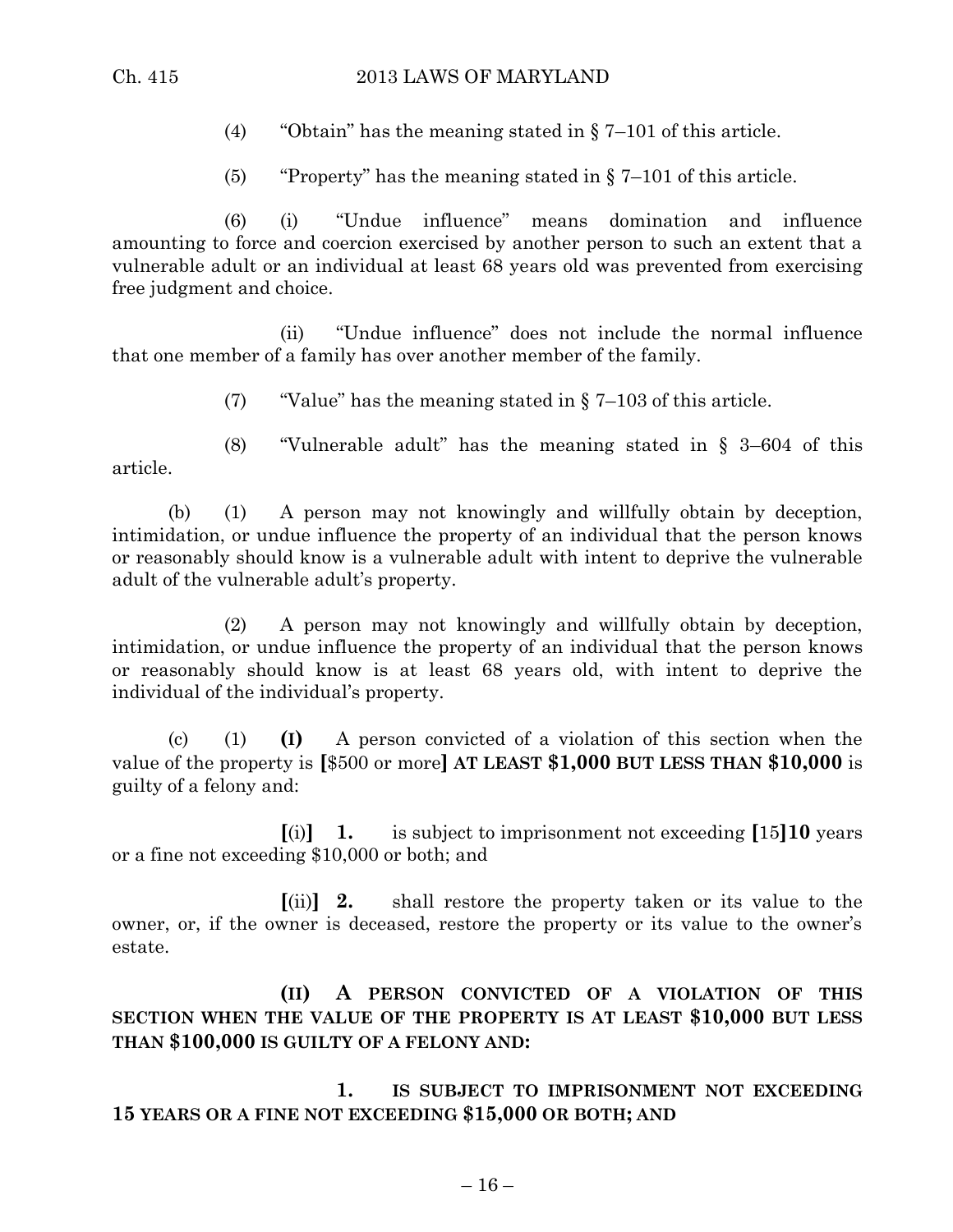**2. SHALL RESTORE THE PROPERTY TAKEN OR ITS VALUE TO THE OWNER, OR, IF THE OWNER IS DECEASED, RESTORE THE PROPERTY OR ITS VALUE TO THE OWNER'S ESTATE.**

**(III) A PERSON CONVICTED OF A VIOLATION OF THIS SECTION WHEN THE VALUE OF THE PROPERTY IS \$100,000 OR MORE IS GUILTY OF A FELONY AND:**

**1. IS SUBJECT TO IMPRISONMENT NOT EXCEEDING 25 YEARS OR A FINE NOT EXCEEDING \$25,000 OR BOTH; AND**

**2. SHALL RESTORE THE PROPERTY TAKEN OR ITS VALUE TO THE OWNER, OR, IF THE OWNER IS DECEASED, RESTORE THE PROPERTY OR ITS VALUE TO THE OWNER'S ESTATE.**

(2) A person convicted of a violation of this section when the value of the property is less than **[**\$500**] \$1,000** is guilty of a misdemeanor and:

(i) is subject to imprisonment not exceeding 18 months or a fine not exceeding \$500 or both; and

(ii) shall restore the property taken or its value to the owner, or, if the owner is deceased, restore the property or its value to the owner's estate.

(d) A sentence imposed under this section may be separate from and consecutive to or concurrent with a sentence for any crime based on the act or acts establishing the violation of this section.

(e) (1) If a defendant fails to restore fully the property taken or its value as ordered under subsection (c) of this section, the defendant is disqualified, to the extent of the defendant's failure to restore the property or its value, from inheriting, taking, enjoying, receiving, or otherwise benefiting from the estate, insurance proceeds, or property of the victim of the offense, whether by operation of law or pursuant to a legal document executed or entered into by the victim before the defendant shall have been convicted under this section.

(2) The defendant has the burden of proof with respect to establishing under paragraph (1) of this subsection that the defendant has fully restored the property taken or its value.

(f) This section may not be construed to impose criminal liability on a person who, at the request of the victim of the offense, the victim's family, or the court appointed guardian of the victim, has made a good faith effort to assist the victim in the management of or transfer of the victim's property.